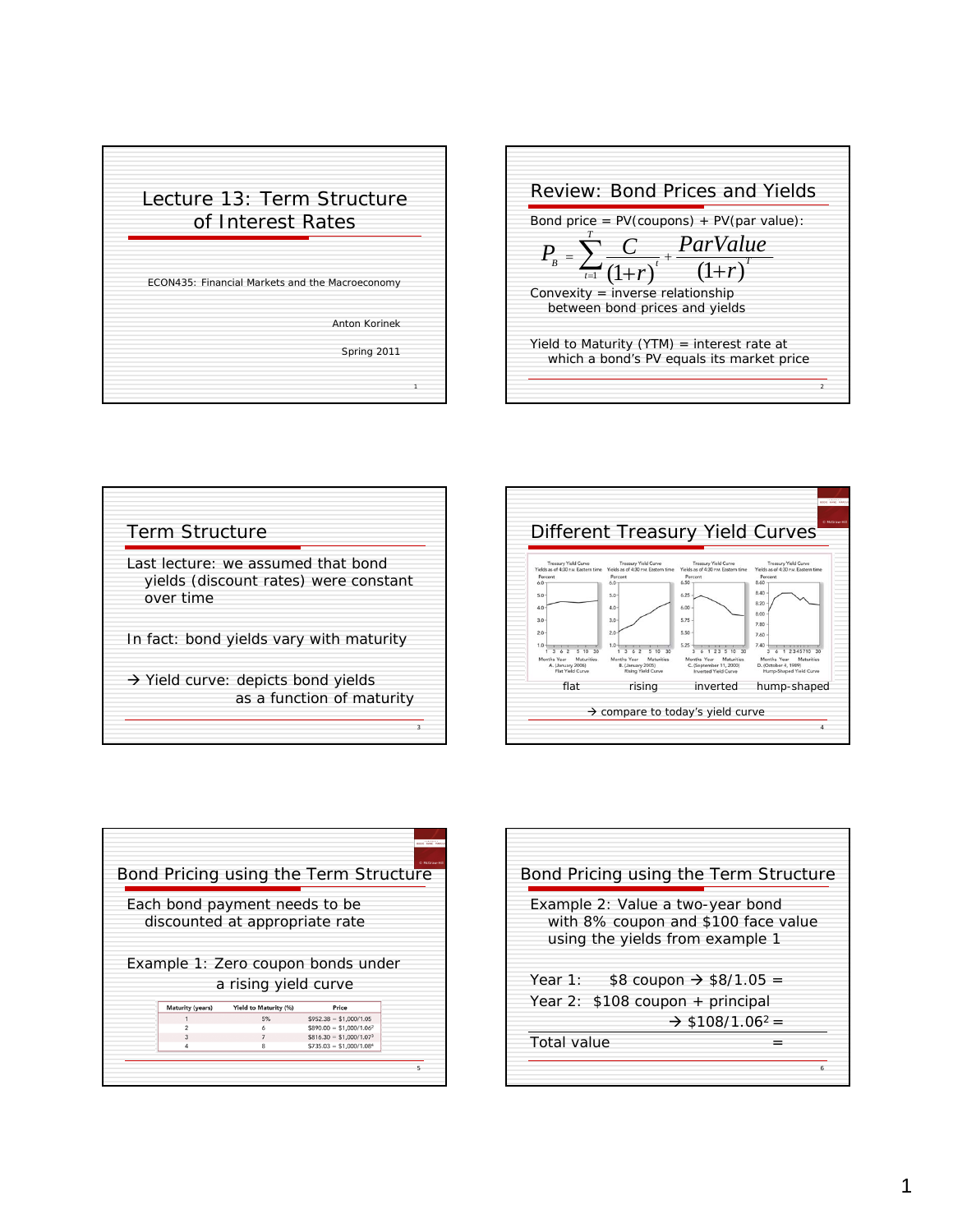**Future Short-Term Rates**  
\nTwo-year yield 
$$
y_2
$$
 = [geometric] average of:  
\n
$$
\Box
$$
 current 1-year yield  $r_1$   
\n
$$
\Box
$$
 future 1-year interest rate  $r_2$  between  
\nperiods 1 and 2 (assuming no uncertainty)  
\n
$$
(1 + y_2)^2 = (1 + r_1) \cdot (1 + r_2)
$$
\nor  
\n
$$
1 + y_2 = \sqrt{(1 + r_1) \cdot (1 + r_2)}
$$